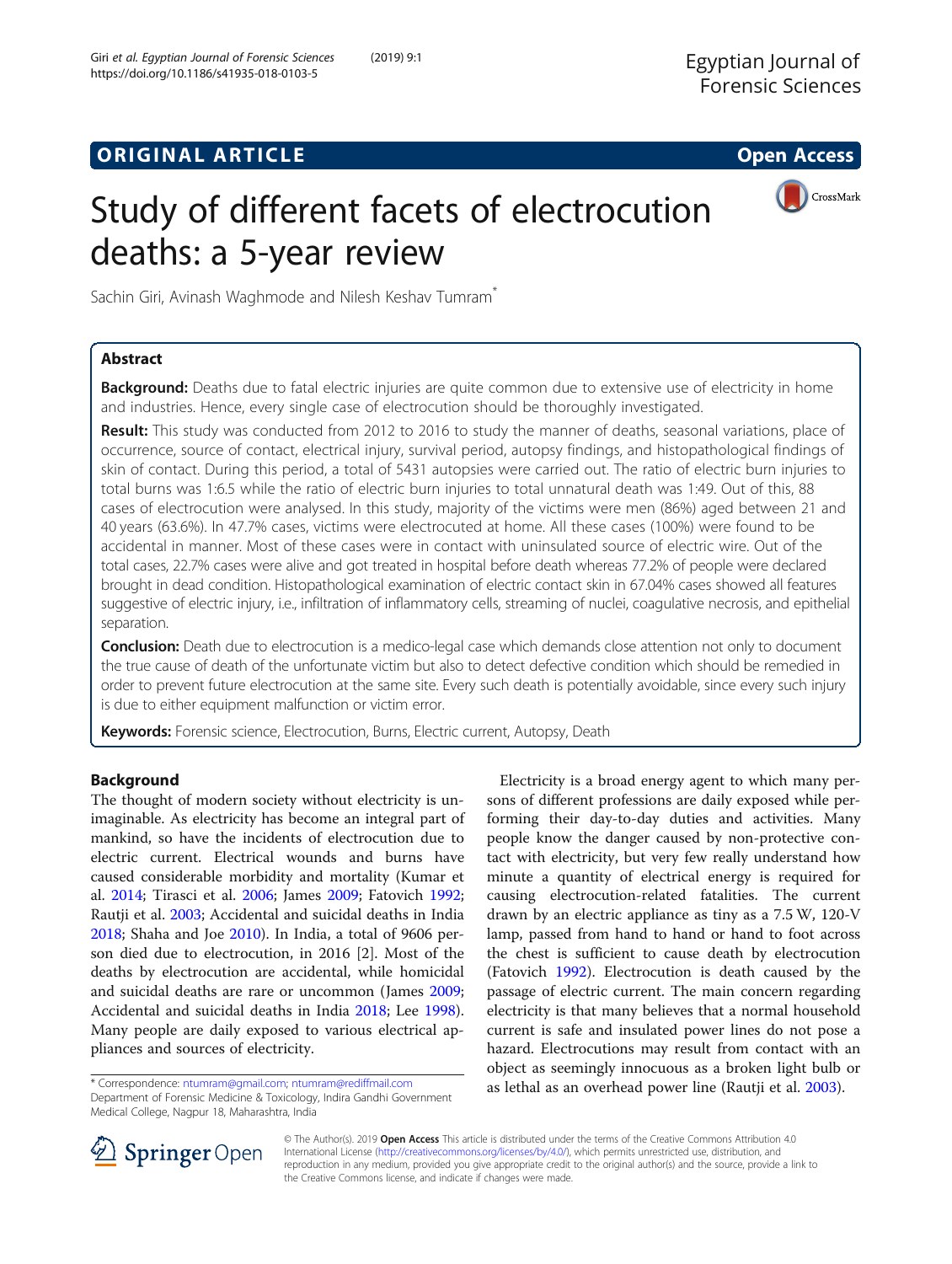Low-voltage currents and high-voltage currents are equally able to cause electrocution-related fatality. However, most fatalities occurring in a common household or a minor industrial setting happen due to contact with low-voltage currents. The type of power system employed in India is an alternate current (AC) 220–240 V, 50 A.

The present study was conducted to emphasise the extent of electrocution deaths occurring in work places and households in central India. Also, the study was conducted to identify possible risk factors for lethal electrical injury, and to provide recommendations for developing useful safety programs to decrease the threat of electrocution.

## Material and methods

The present study was carried out from period 2012 to 2016. It was a prospective study. An in-depth analysis of the epidemiological features and medico-legal aspects was carried out in an effort to more clearly understand the dynamics surrounding these deaths. Data were collected from the hospital records, police, autopsy reports, and relatives of the deceased. The cases were evaluated in terms of age, sex, place and season of occurrence, contact details, survival period, the manner of death, histological features of electrical injury, and potential risk factors for fatal injury if any. Seasonal months were taken as rainy (July–October), winter (November–February), and summer (March–June).

#### Inclusion criteria

All the cases of fatal electrocution brought in our tertiary care hospital were studied.

#### Exclusion criteria

Dead bodies that were decomposed or that having inadequate history were excluded.

#### Observations and results

A total of 5431 medico-legal autopsies were carried out years between 2012 and 2016. There were a total of 4344 cases of unnatural deaths, and out of which, 572 were cases due to burn injuries. The ratio of electric burn injuries to total burns was 1:6.5 while the ratio of electric burn injuries to total unnatural death was 1:49.

Out of these, a total of 88 cases were of electrocution due to electric current. Out of these 88 cases, 76 were male and 12 were female. Their age ranged from 10 to 62 years (Table 1).

Most of the deaths due to electrocution (34%) were seen in the age group 21 to 30 year, while only two cases were seen in the age group of < 10 years.

All (100%) the cases were of accidental nature. Table 2 shows the seasonal incidence of cases of electrocution

|  |  |  |  | Table 1 Age- and sex-wise distribution of cases |  |
|--|--|--|--|-------------------------------------------------|--|
|--|--|--|--|-------------------------------------------------|--|

| Age group    | Male       | Female      | Total       |
|--------------|------------|-------------|-------------|
| $0 - 10$     | 00         | 02          | 02 [2.27%]  |
| $11 - 20$    | 12         | 00          | 12 [13.63%] |
| $21 - 30$    | 28         | 06          | 34 [38.63%] |
| $31 - 40$    | 20         | 02          | 22 [25%]    |
| $41 - 50$    | 14         | $00\,$      | 14 [15.9%]  |
| $51 - 60$    | $00\,$     | 02          | 02 [2.27%]  |
| 60 and above | 02         | $00\,$      | 02 [2.27%]  |
| Total        | 76 [86.4%] | $12$ [13.6] | 88 [100%]   |

deaths. The rainy season comprised of 38.6%, followed by summer season 34.09%, and 27.2% cases were from winter season.

Most of the cases were from urban areas (61.3%) as compared to rural areas (38.6%) (Table [3\)](#page-2-0).

In relation to the place of occurrence, 47.7% cases occurred at home, 29.5% other than workplace or home, and 22.7% cases at workplace (Table [4\)](#page-2-0). Of the total cases of electrocution falling in the category outside of home and work were predominately by overhead wires of trains (14 cases), followed by uninsulated wires in farms for keeping wild animals away, or uninsulated wires in public places which remained accidently open. Considering the source of electrocutions as shown in Table [6,](#page-2-0) deaths were caused most frequently by touching live electrical wires (22.72%), followed by mishandling of electric rod for water heating (18.1%), overhead wire (15.9%), evaporative water cooler (11.36%), and electric switchboard (9.09%) (Table [5](#page-2-0)).

In majority of the cases, the entry wounds were seen over upper extremities (61.36%), particularly the palm and fingers, as compared to lower extremities (9.09%). Involvement of multiple sites was seen in 20.5% cases (Table [6\)](#page-2-0).

Direct contact with electricity was seen in 80% of the total cases. Of these, 56.8% cases showed entry wound only, while 10.2% cases showed both entry and exit wound. However, no electric injury was seen in 4.5% cases (Table [7\)](#page-3-0). In cases of flash burns secondary to electrocution, crocodile skin were seen in 14 cases while singeing of body hairs in 8 cases. Amputation/long bone fracture was seen in only two cases.

| <b>Table 2</b> Seasonal Variation of Electrocution deaths |
|-----------------------------------------------------------|
|-----------------------------------------------------------|

|        | Male | Female | Total       |
|--------|------|--------|-------------|
| Summer | 25   | 5      | 30 [34.09%] |
| Rainy  | 31   | 3      | 34 [38.63%] |
| Winter | 20   | 4      | 24 [27.27%] |
| Total  | 76   | 12     | 88          |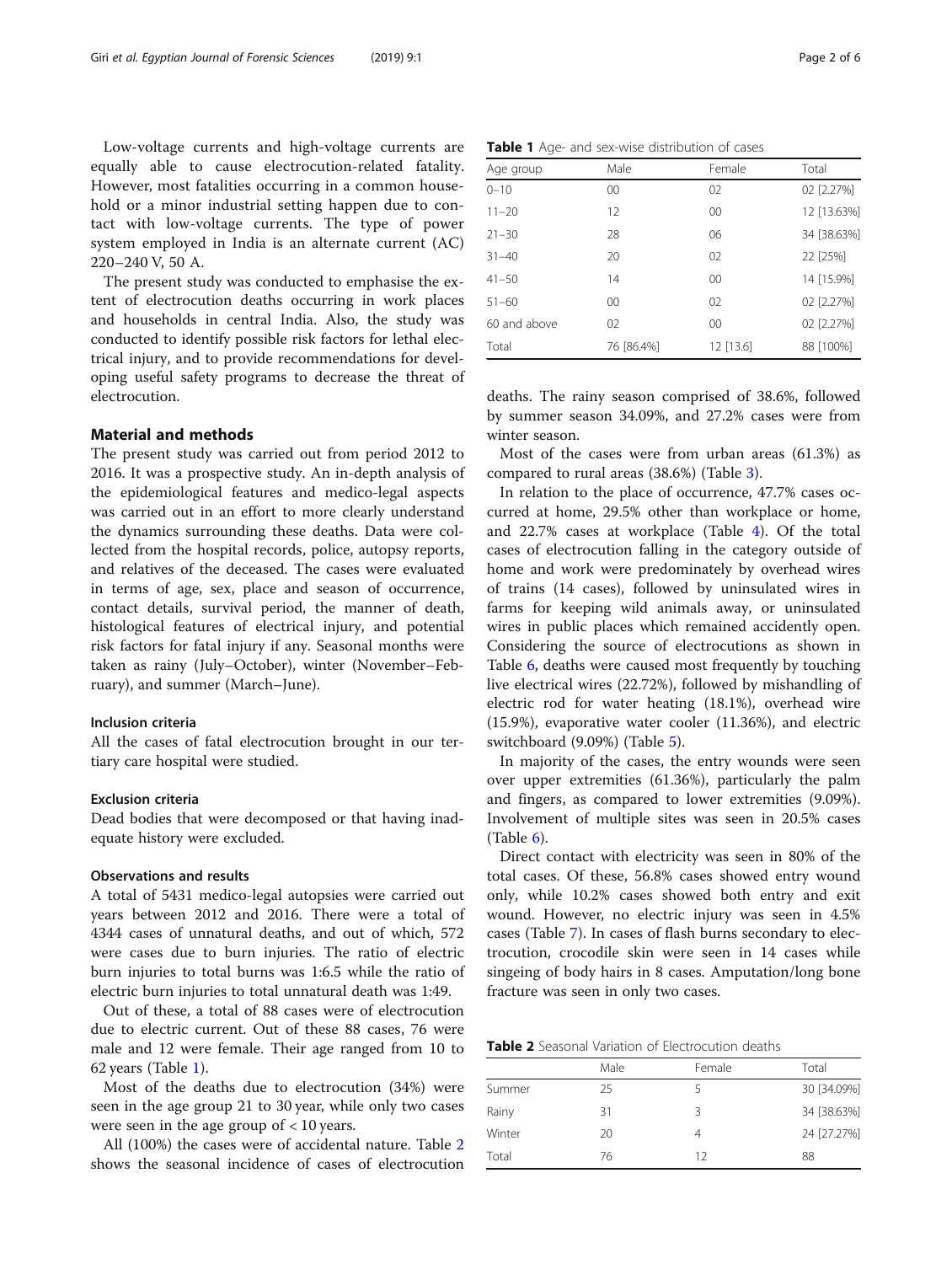<span id="page-2-0"></span>Table 3 Rural versus urban wise distribution of cases

| Place | Male | Female | Total       |
|-------|------|--------|-------------|
| Rural | 34   |        | 34 [38.63%] |
| Urban | 42   | ר 1    | 54 [61.36%] |

Considering with the medical attention received, 22.7% cases were alive and were treated in hospital before death whereas 77.2% of peoples were declared brought in dead condition (Table [8](#page-3-0)).

In all the cases, internal organs showed congestion while petechial haemorrhages were observed over the heart (40 cases), lungs (60 cases), conjunctiva (10 cases), and brain matter (11 cases). In all cases, samples from the contact skin of the electrical injury were preserved for histopathology examination. Out of the total samples, 67.04% cases showed all features suggestive of electric injury (i.e., infiltration of inflammatory cells, streaming of nuclei, coagulative necrosis, and epithelial separation), 9.09% cases showed only coagulative necrosis and epithelial separation while 10.2% cases showed no features (Table [9](#page-3-0)).

### **Discussion**

After the advent of electricity and its utilisation as a commercial product, the fatality related to it also started to rise. The widespread use of electricity has been associated with a rapid increase in fatal as well as non-fatal injuries (Peng and Shikui [1995;](#page-4-0) Beyaztas et al. [2002](#page-4-0); Lindström et al. [2006\)](#page-4-0). In India, voltage of 220–240 V alternative current is responsible for causation of fatality due to electric current; however, death due to lower voltage (15 V AC) have also been reported (James [2009](#page-4-0); Shaha and Joe [2010](#page-5-0); Harvey-Sutton et al. [1992\)](#page-4-0). Males accounted for the most number of deaths, i.e., 86.4% cases. This may be due to more exposure of men to electrical hazards. This is comparable with the study done by Lindstroo et al. (Lindström et al. [2006](#page-4-0)).

Most fatality occurred in the age group of 21–30 years (38.6%) followed by 31–40 year group (25%); the total number of both age groups goes up to 63.6%. The reason can be due to the fact that a person within the age of 21–40 years is the one which earns for livelihood. Persons of second to fourth decades are more often actively engaged in electricity-dependent works, at either their workplace or home; hence, they are prone to electrocution hazards. These results were consistent with the

Table 4 Distribution of cases according to place of occurrence

| Workplace | Male | Female  | Total      |
|-----------|------|---------|------------|
| At work   | 20   | 00      | 20 [22.7%] |
| At home   | 30   | 12      | 42 [47.7%] |
| Outside   | 26   | $00 \,$ | 26 [29.5%] |

Table 5 Distribution of cases according to source of

electrocution

| Source                                  | Male | Female  | Total      |
|-----------------------------------------|------|---------|------------|
| Switch board                            | 12   | 00      | 12 [13.6%] |
| Evaporative water cooler                | 07   | 06      | 13 [14.8%] |
| Electric rod for water heating          | 13   | 06      | 19 [21.6%] |
| Overhead wire of train or electric pole | 14   | 00      | 14 [15.9%] |
| Live open uninsulated wire              | 30   | $00 \,$ | 30 [34.1%] |
|                                         |      |         |            |

observations made by Kumar et al. (Kumar et al. [2014](#page-4-0)), Shrigiriwar et al. (Shrigiriwar et al. [2007\)](#page-5-0), Reddy A (Reddy and Sengottuvel [2014](#page-5-0)), and Karger et al. (Karger et al. [2002\)](#page-4-0).

In this study, all deaths were of accidental in nature, as electrocution is an uncommon cause of death which usually happens accidentally. The analysis of literature confirms the rarity of suicide or homicide by electrocution (James [2009](#page-4-0); Fatovich [1992](#page-4-0); Rautji et al. [2003](#page-5-0); Taylor et al. [2003](#page-5-0)). However, higher rate of suicide by electrocution was reported by Karger et al. (Karger et al. [2002](#page-4-0)).

Most of the deaths occurred in the rainy season (July– October) followed by summer (March–June). The high rate of rainy season where similar to the findings of Kumar et al. (Kumar et al. [2014\)](#page-4-0), Fatovich et al. (Fatovich [1992\)](#page-4-0), and Rautji et al. (Rautji et al. [2003](#page-5-0)). The seasonal variations in electrocution-related deaths are due to differences in humidity, moisture, and individual behaviour. Higher incidents of electrocution deaths during summer may be due to increased humidity and high usage of electric appliances such as coolers, air conditioners, and refrigerators (Reddy and Sengottuvel [2014](#page-5-0)). Also, excessive sweating caused during the hot and humid season contribute to decrease in skin resistance to the electric current, leading to electrocution.

In the current study, it was found that the cases and incidences of electrocution in urban population was more than those in the rural population. Surprisingly, out of the total 38.6% cases of electrocution in rural population, there were no cases in females. Similarly, the female cases were much lower in comparison to males in urban population too. In the rural setup of India and particularly our region, there is less number of electricity

|  |  |  | Table 6 Case distribution according to primary contact site |
|--|--|--|-------------------------------------------------------------|
|  |  |  |                                                             |

| Site of contact                         | Male     | Female        | Total      |
|-----------------------------------------|----------|---------------|------------|
| Upper extremity                         | 48       | 6             | 54 [61.3%] |
| Lower extremity                         | 8        | 0             | 08 [9.09%] |
| Trunk                                   | $\Omega$ | 4             | 04 [4.5%]  |
| Whole body involvement (multiple sites) | 18       | 0             | 18 [20.5%] |
| No injury                               | 2        | $\mathcal{L}$ | 04 [4.5%]  |
| Total                                   | 76       | 12            | 88         |
|                                         |          |               |            |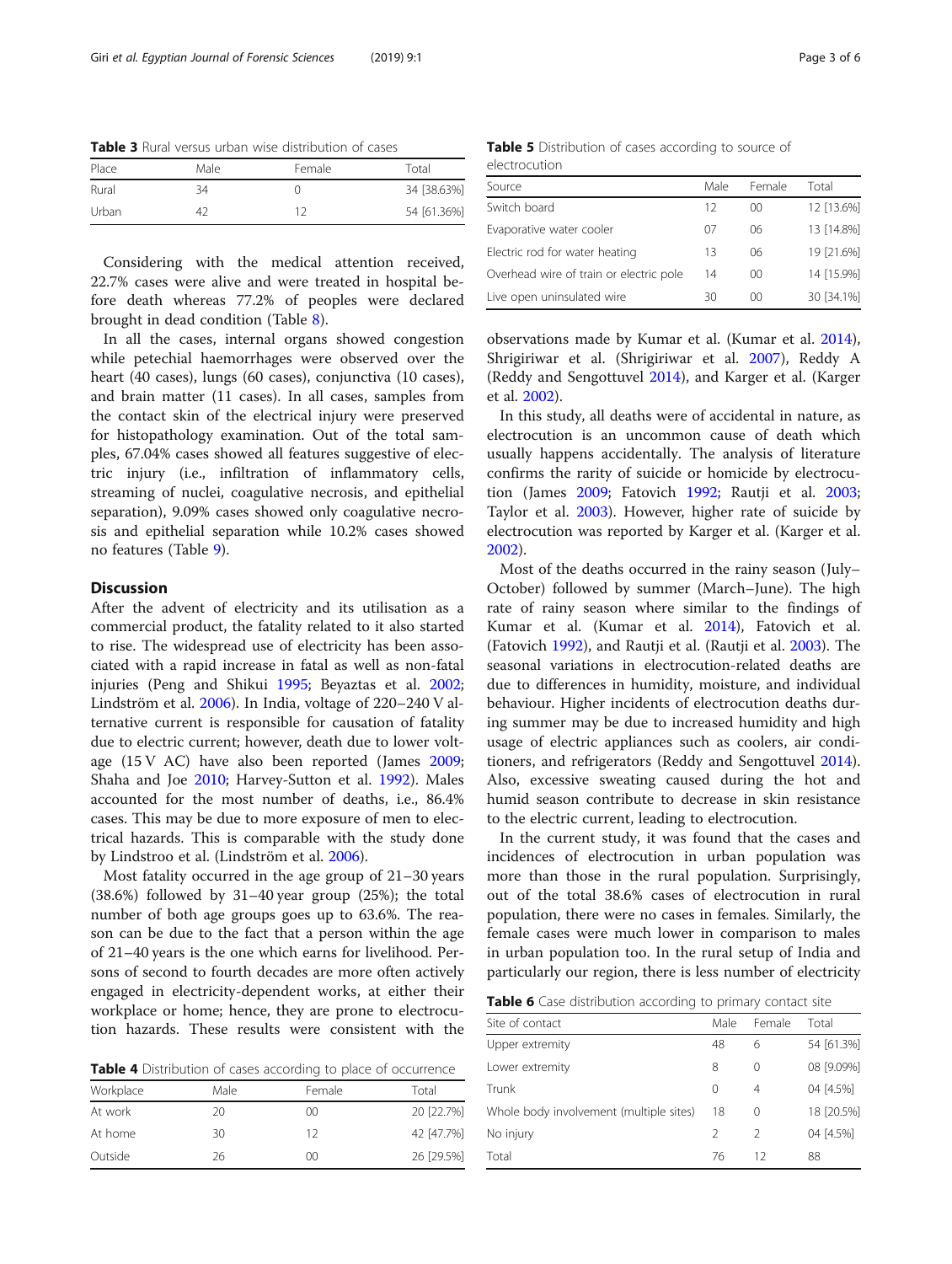<span id="page-3-0"></span>Table 7 Distribution of cases according to type of electric injury

| Male | Female | Total      |
|------|--------|------------|
| 44   | 06     | 50 [56.8%] |
| 07   | 02     | 09 [10.2%] |
| 06   | OO.    | 06 [6.8%]  |
| 17   | 02     | 19 [21.5%] |
| 02   | 02     | 04 [4.5%]  |
|      |        |            |

connections in households as well as work places than urban places. Also, the supply of electricity to rural area is infrequent and some regions also face 12–18 h of load shedding (periodic stoppage of electric supply by the authorities). This leads to less usage of electric appliances and less degree of contact to it by the users. This might be one of the reasons for such low cases in rural area. Similarly, the social habits of "Early to bed and early to rise" are more prevalent in rural areas leading to early evening meals followed by rest (sleep) than urban areas. This leads to lesser contact of the users with the electrical appliances and electronic gazettes.

In the present study, incidents of electrocution at homes were most common than places of work and others. No female cases were seen at work places or others. All the cases in females were seen at incidents of electrocution occurring at home. This was starkly different than the studies done by other researchers who found work-related fatalities more than home-related ones (Kumar et al. [2014](#page-4-0); Taylor et al. [2003](#page-5-0)). This might be due to the increase in use of electrical appliances at home. Such appliances if not properly used or installed can become a source of electrical hazard. Improper earthing, overcrowded circuits, faulty substandard appliances, etc. all contribute to occurrence of such incidences. Of the total cases of electrocution falling in the category outside of home and work were predominately by overhead wires of trains (14 cases), followed by uninsulated wires in farms for keeping wild animals away, or uninsulated wires in public places which remained accidently open.

In this study, more than half of the fatalities (around 50%) are the result of accidental contact with electricity

**Table 8** Survival period of victims of electrocution

| Survival period | Male    | Female  | Total      |
|-----------------|---------|---------|------------|
| Brought dead    | 56      | 11      | 67 [76.1%] |
| $0 - 6h$        | 02      | 01      | 3 [3.4%]   |
| $7 - 12h$       | $00 \,$ | $00 \,$ | $0 [0\%]$  |
| $13 - 24 h$     | 04      | $00 \,$ | 4 [4.5%]   |
| $25 - 48h$      | 02      | $00 \,$ | $2$ [2.2%] |
| 48-72h          | $00 \,$ | $00 \,$ | $0 [0\%]$  |
| $>$ 3 day       | 12      | $00 \,$ | 12 [13.6%] |

Table 9 Histological findings of contact skin in electrocution

| Histological features                               | No. of cases (88) |
|-----------------------------------------------------|-------------------|
| Coagulative necrosis + baseline streaming of nuclei | 2(2.3%)           |
| Coagulative necrosis + epithelial separation        | 8 (9.09%)         |
| Streaming of nuclei                                 | $6(6.8\%)$        |
| Only infiltration of inflammatory cells             | $4(4.5\%)$        |
| All of the above findings                           | 59 (67.04%)       |
| Negative                                            | $9(10.2\%)$       |

normally at domestic supply. Except cases of victims catching the overhead wire of a train, which is a high voltage electric current, all other cases were of low-voltage electric current sources. Underestimation of the danger of live circuits and carelessness play a part in work place incidents whereas ignorance, faulty domestic appliances, frayed or broken flex of electric cables, and improper earthing accounts for many of the domestic accidents (Odesanmi [1987](#page-4-0); Hussain and Khan [2015;](#page-4-0) Polson et al. [1985](#page-5-0)).

The distinct injury marks formed at the place of contact with electric current (entry mark) and joule burns can be considered as a classical external sign of electrocution. Entry mark alone was seen in nearly half of the autopsied cases while both entry and exit marks were noticed in nearly 10% cases. The findings were similar to those of Di Maio (DiMaio and DiMaio [2001](#page-4-0)) and Bailey et al. (Bailey et al. [2001](#page-4-0)). The production of electrical injury depends on voltage, amount of current flow, the area of the contact, and duration of contact. An electrical burn occurs only if the temperature of the skin is raised enough for a sufficiently long period to produce damage (Spitz [1993](#page-5-0)). On the other hand, a glancing contact or fall against conductor results in break in the circuit; in cases of high-tension supplies, the victim is usually repelled violently. Nevertheless, there can be enough current to make it difficult for a person to remove his body parts (Erkol [1995\)](#page-4-0). In four cases, no electric burn was found. In all these cases, the victims were in contact with water. Unlike dry skin, wet skin offers less resistance to the passage of electric current, thus producing no visible electric burn mark at the site of contact. In such cases, circumstances such as having eyewitnesses and faulty earthing of the electrical appliances or circuits help in forming an opinion regarding electrocution.

The hands and fingers of the upper extremities are the most common sites for electrical injuries (entry marks), while exit wounds were usually located on the soles and toes of the lower extremities, because extremities are the most common sites of contact with the source of electric current. The findings were similar with the studies of Erkol (Erkol [1995\)](#page-4-0) and Byard et al. (Byard et al. [2003\)](#page-4-0).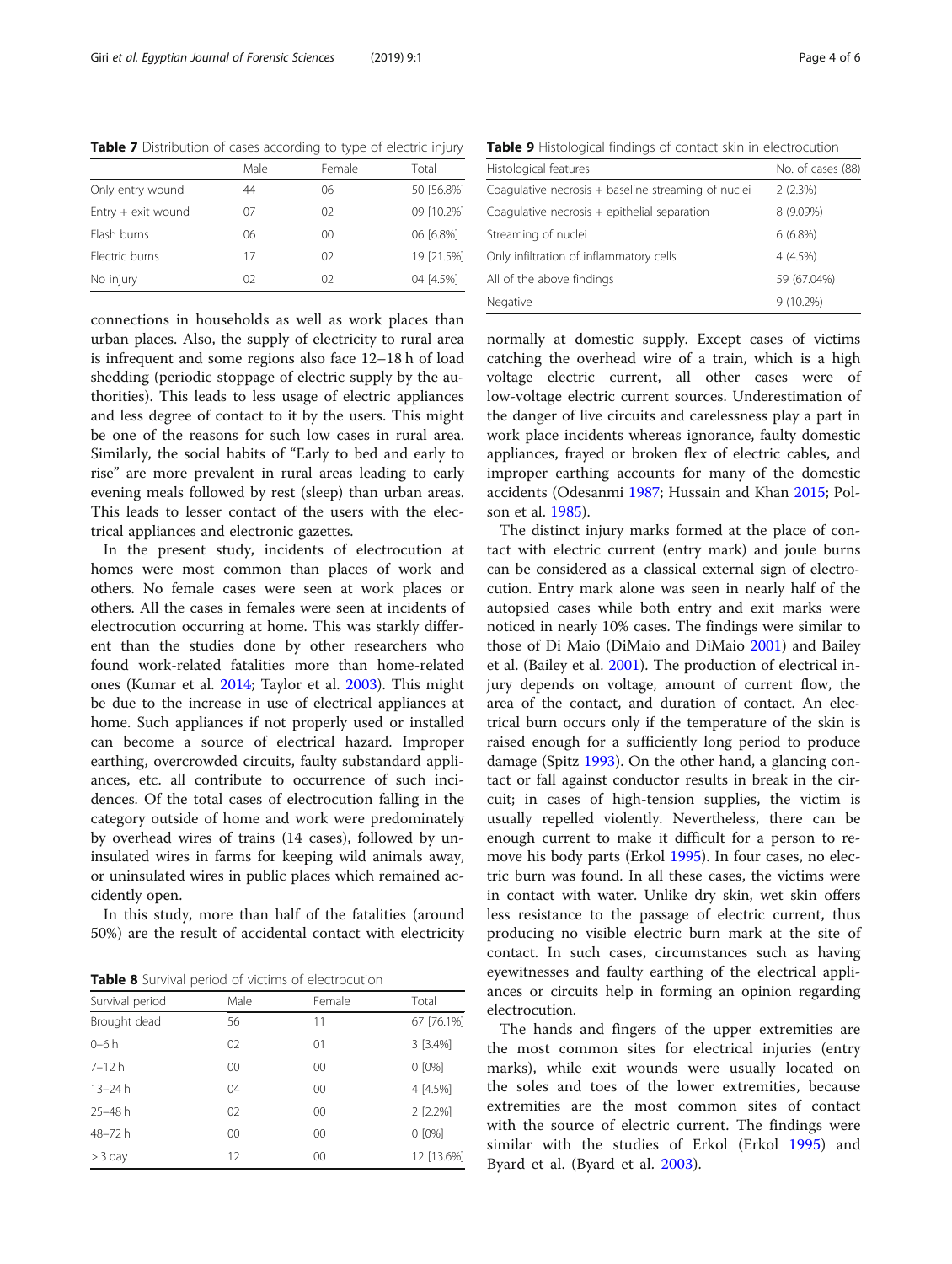<span id="page-4-0"></span>Out of all, 77.2% people were brought in dead condition whereas 22.7% died during treatment. It is well known that the electric current is particularly more dangerous when it uses one of the circuits involving the heart muscle, and in this study, upper extremity was involved in 61.3% cases. The high percentage of electrocutions at the scene is due to the catch-on effect of low-voltage AC current (220–240 V) used in homes and small-scale industries in India.

The electric marks and joule burn are important features of electrocution when low- or medium-voltage current is involved. Often, electric marks are not produced in cases of electrocution. In such cases, histological examination of the skin from the electric wound was done to support the findings of death due to electrocution. It has been observed that histological examination could be an important aspect in diagnosis of electrocution, as observed in 89.7% of cases that were indicating signs of electrical injuries. Of these changes, all findings suggestive of electrical injuries were found in 67.04% of cases. Electrical injuries produce hightemperature burns in many cases, leading to production of distinctive findings of severe thermal denaturation of collagen causing it to stain blue with haematoxylin. Separation of the epidermis with formation of microblisters within squamous epithelium as well as in the horny layer was seen. There is stretching and narrowing of the contour of the nuclei of epidermal cell at the site of an electrical burn resulting in a palisade type of appearance. This change is often referred to as streaming of the nuclei (Spitz [1993\)](#page-5-0).

## Conclusion

Death due to electrocution demands close attention not only to document the true cause of death of the unfortunate victim but also to detect defective conditions which should prevent future electrocution. Usually, such deaths are accidental which can be avoided if proper safety measures are adopted. Caution should be advised while using malfunctioned equipment, uninsulated wiring, damaged appliances etc. Children should be prevented from using electrical appliances or gadgets which they cannot handle. Electric switchboard should always be kept away from the reach of children. In our study, water coolers were found to be a growing electrical hazard. This can be easily prevented by adopting proper earthing to it. Also, while filling water in the water cooler, one should remove the plugs and keep it in off mode. People residing near high-tension wires or persons climbing on the roof of the railway bogie are at particularly high risk of getting electrocuted. So, such contact should be avoided. At the end, if one can practise safety measures for handling electrical instruments, one can remain safe.

#### Abbreviations

AC: Alternate current

#### Acknowledgements None.

Funding

No funding received

#### Availability of data and materials

The data and necessary material is available from the authors.

#### Authors' contributions

All the authors were equally involved in the process of the data collection and the preparation and editing of the manuscript. All authors read and approved the final manuscript.

#### Ethics approval and consent to participate

As the paper did not reveal the identities of the participants who are subjected to medico-legal autopsy, the ethical approval was waived off under the institutional ethics committee. Necessary consent were taken from the relatives of the deceased.

# Consent for publication

Necessary consent were taken from the relatives of the deceased.

## Competing interests

The authors declare that they have no competing interests.

#### Publisher's Note

Springer Nature remains neutral with regard to jurisdictional claims in published maps and institutional affiliations.

#### Received: 27 April 2018 Accepted: 30 November 2018 Published online: 03 January 2019

#### References

- Accidental and suicidal deaths in India. 48<sup>th</sup> edition. Ministry of Home affairs. National Crime Record Bureau of India. [http://www.ncrb.gov.in/.](http://www.ncrb.gov.in/) Assessed on 21 Feb 2018.
- Bailey B, Forget S, Gaudreault P (2001) Prevalence of potential risk factors in victims of electrocution. Forensic Sci Int 123:58–66.
- Beyaztas FY, Demirkan O, Colak S (2002) The evaluation of fatal and nonfatal injuries due to electrocution in Sivas, Turkey between 1996 and 2000. J Forensic Med 15:1–6.
- Byard RW, Hanson KA, Gilbert JD et al (2003) Death due to electrocution in childhood and early adolescence. J Paediatr Child Health 39:46–48.
- DiMaio VJ, DiMaio D (2001) Forensic medicine and pathology, 2nd edn. CRC Press, USA.
- Erkol Z (1995) Deaths due to electrocution. J Gaziantep Univ Med Fac 6:87–96. Fatovich DM (1992) Electrocution in Western Australia, 1976–1990. Med J Aust 157:762–764.
- Harvey-Sutton PL, Driscoll TR, Frommer MS, Harrison IE (1992) Work-related electrical fatalities in Australia, 1982–1984. Scand J Work Environ Health 18: 293–297.
- Hussain IB, Khan MT (2015) Related deaths due to electrocution a comparative study. Int J Basic App Med Sci 5(1):114–121.
- James L (2009) Electrical fatalities in Northern Ireland. Ulster Med J 78(1):37–42.
- Karger B, Suggeler O, Brinkmann B (2002) Electrocution–autopsy study with emphasis on electrical petechiae. Forensic Sci Int 126:210–213.
- Kumar S, Verma AK, Singh US (2014) Electrocution-related mortality in northern India – a 5-year retrospective study. Egypt J Forensic Sci 4(1):1–6.
- Lee RH (1998) Safety in industrial plants. Wilmington, DE, A Summary of NIOSH Surveillance and Investigative Findings: EI duPont de Numours and Company. DHHS (NIOSH) publication No. 98–131. 5.
- Lindström R, Bylund PP, Eriksson A (2006) Accidental deaths caused by electricity in Sweden, 1975–2000. J Forensic Sci 51:1383–1388.
- Odesanmi WO (1987) Things are not always what they seem! Joule burns in electrocution-a report of four cases. Med Sci Law 27(1):63–67.
- Peng Z, Shikui C (1995) Study on electrocution death by low voltage. Forensic Sci Int 76:115–119.